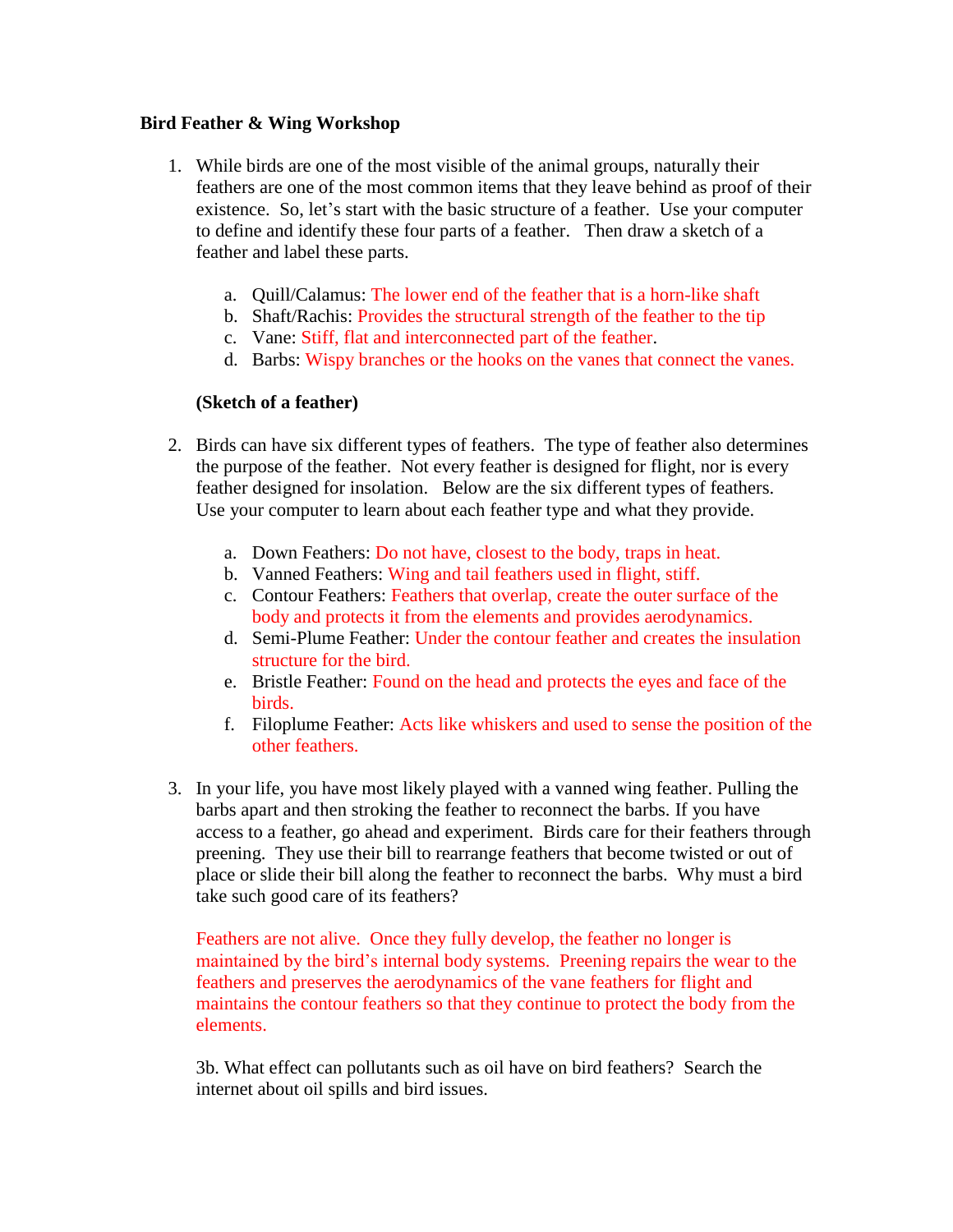Oil and pollutants that interfere with the barbs of feathers destroys the protective barriers the feather create to trap air between the feathers and skin. This can cause the birds to drown or go into hypothermia. The oil also disrupts the aerodynamics of the flight feathers and inhibit the bird from flying so they are unable to escape the area.

4. The vanned feathers are located on the bird's wings and tails. The wing is divided like your arm into three regions: the primaries, the secondaries, and the tertials. Search and explore the structure of a bird's wing online. Draw your own sketch of a wing and identify the three regions? What are the three equivalent parts when comparing your arm to the wing?

## **(sketch of wing)**

- a. Primaries Feathers would attach to the "hand"
- b. Secondaries Feathers would attach to the "forearm"
- c. Tertials Feathers would attach to the "upper arm"
- 5. Feathers from these three regions have different characteristics. If you did not look closely before. Look at the shapes of the feathers from each of the three sections of the wing. What differences exist between the primary, secondary and tertial feathers?
	- a. Primaries Slender, unequal sides with leading edge being thinner, the shaft of the feather may be arched.
	- b. Secondaries The vanes are more even on both sides of the shaft. The shaft is bent to one side.
	- **c.** Tertials vanes typically equal in length and overall oval shape, shaft is basically straight.
- 6. Tail feathers can be very different in size and shape. But, there is one basic common feature. Try looking online at different tail feather, as well as the picture below. Can you see it and what is it?



Typically, straight and strong for the entire length, except for tip fairly even on both sides of the shaft. Kind of like a Tertial feather but longer and narrower.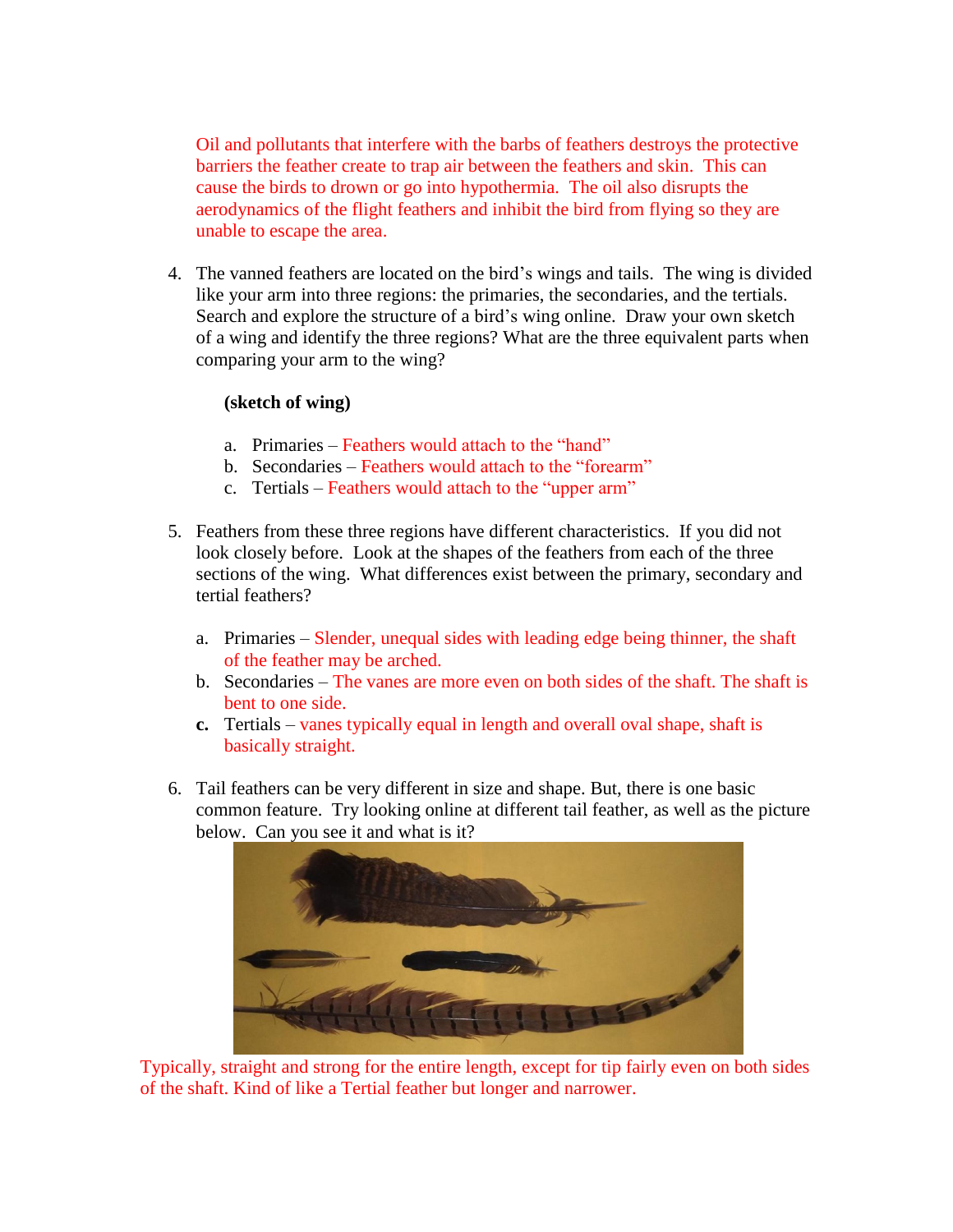7. A bird's tail helps tell you about the bird's flight behavior. Stiff, strong tails can indicate that the bird props against trees as a fulcrum. Rounded tails aid in flight maneuvers. Short tails can mean that the bird usually flies only short distances. Feel free to read about each of the bird species below. What assumptions can you make about each species when you look at their tails?



**Great Horned Owl – Wide rounded tail, slower than Cooper's Hawk but quick to turn and maneuver.**



**White-breasted Nuthatch – Blocky tail, hugs trees as it gleans insects, and quick short flights.**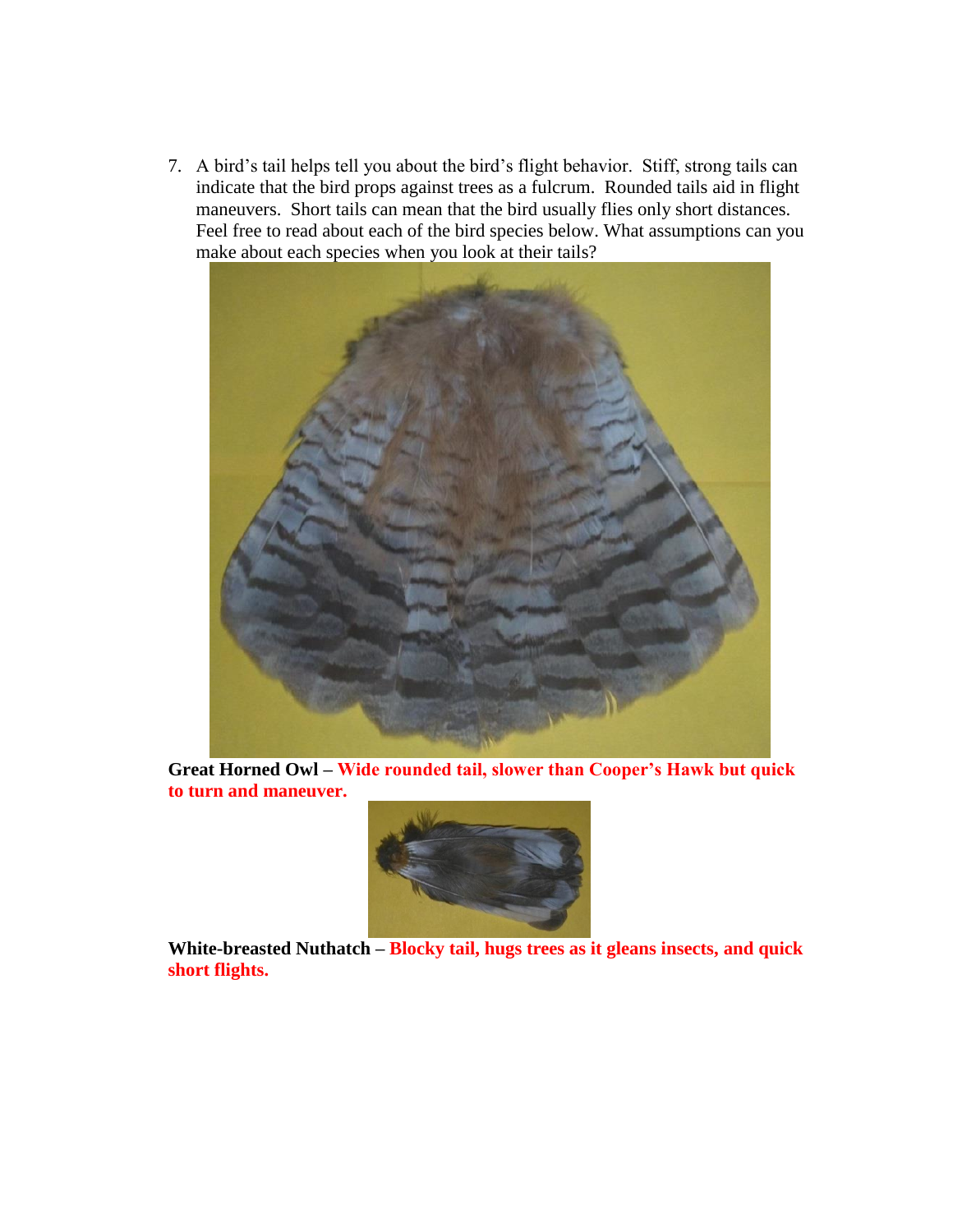

**Northern Flicker – Flicker is a woodpecker, stiff tail, can use as a fulcrum on tree while it drills and catches insects.**



**Cooper's Hawk – Round tip, quick flight maneuvers, keeps tail folded until it needs to maneuver.**

8. In general, birds with long pointed wings fly longer distances and live in more open areas. The aerodynamics of long narrow wings enable birds to glide further by catching and using air currents for the long-distance flights. Birds with short, rounded wings flap more and live in more wooded areas. Short rounded wings are better for maneuvering but have to flap more for powered flight. What assumptions can you make about the following wings in regard to flight, migration, and habitat?



Petrel – Ocean flyer, glides long distance with air currents over ocean waters.